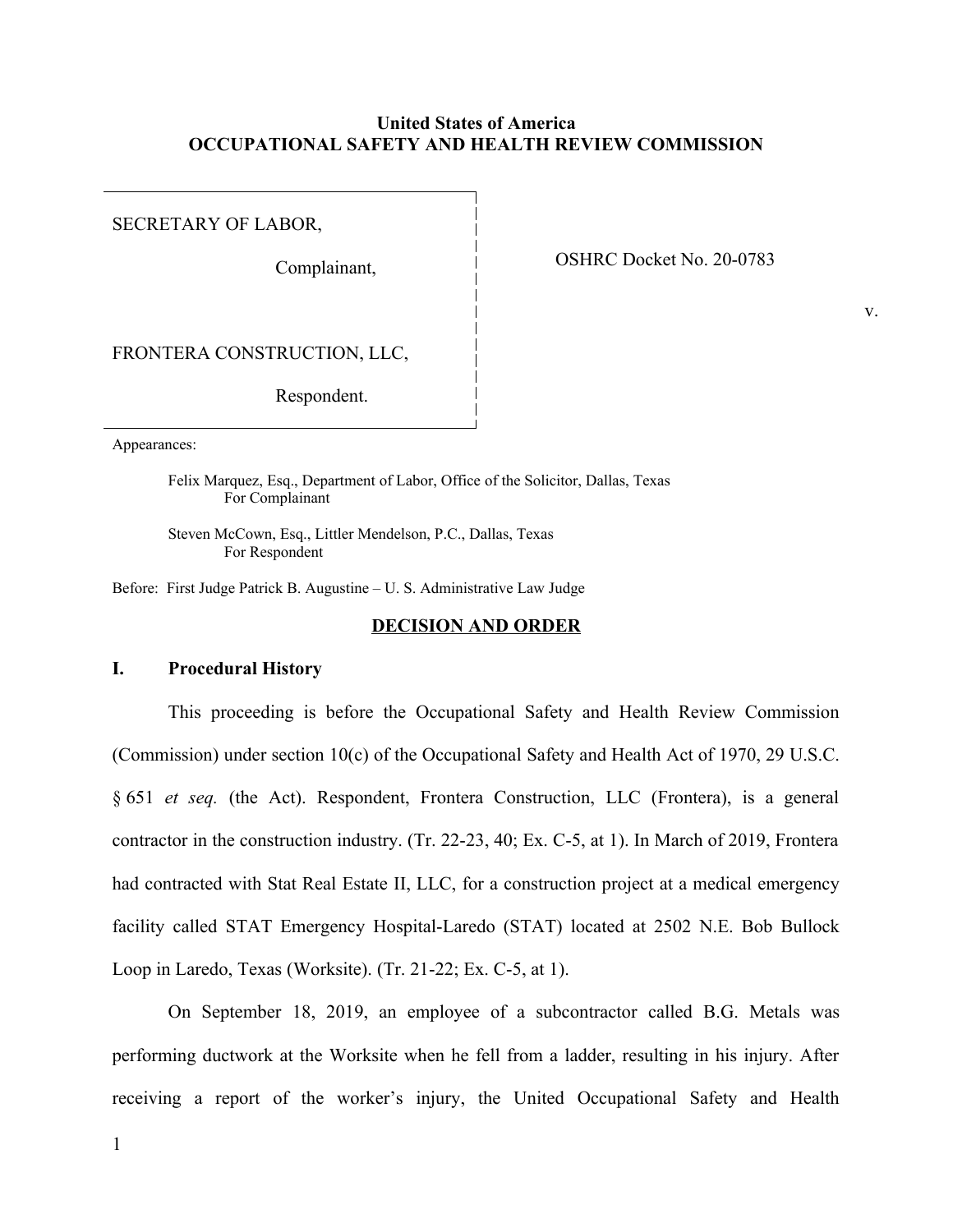Administration (OSHA) sent Compliance Safety and Health Office (CSHO) Stephen Garcia to conduct an inspection of the Worksite of the accident. (Tr. 19-20). Following the inspection, OSHA issued a one-item Citation and Notification of Penalty (Citation) to Respondent alleging a serious violation of 29 C.F.R. § 1926.416(a)(1), which prohibits an employer from permitting an employee to work in such proximity to any part of an electric power circuit that the employee could contact the electric power circuit during the course of work. The Citation proposed a penalty of \$9,446. (Citation 6). The Citation was issued on February 10, 2020. Respondent timely filed a Notice of Contest (Notice) to the Citation.

<span id="page-1-0"></span> A one-day trial was held on October 26, 2021, in San Antonio, Texas under the Commission's Rules for Simplified Proceedings, 29 C.F.R. § 2200.200, *et seq[.1](#page-1-1)* Two witnesses testified at the trial: 1) CSHO Garcia; and 2) Respondent's superintendent for the STAT Worksite, Isidro "Sid" Rojas. The Parties submitted post-trial briefs.

 Pursuant to Commission Rule 90, after hearing and carefully considering all the evidence and arguments of counsel, the Court issues this Decision and Order as its Finding of Facts and Conclusions of Law. Based on what follows, the Court VACATES the Citation.

# **II. Stipulations**

<span id="page-1-1"></span><sup>&</sup>lt;sup>[1](#page-1-0)</sup> The Commission has adopted Simplified Proceedings, which apply in certain cases. *See* Subpart M of 29 C.F.R. or documentary evidence that is not irrelevant, unduly repetitious, or unreliable. Testimony will be given under oath or affirmation." 29 C.F.R. § 2200.209(c). The Parties did not stipulate to the Federal Rules of Evidence applying in this case pursuant to 29 C.F.R. § 209(c). *See* Order dated August 7, 2020. Therefore, hearsay is admissible, "[p]rovided it is relevant and material," and under certain circumstances, "can constitute substantial evidence."  *Bobo v. United States Dept. of Agriculture*, 52 F.3d 1406, 1414 (6th Cir.1995) (citation omitted). However, though the Simplified rules may be more permissive, that does not mean that any evidence the parties offer on a particular Part 2200 (29 C.F.R. §§ 2200.200 - 2200.211). Under Simplified Proceedings, the "Judge will receive oral, physical, point is automatically deemed persuasive or reliable.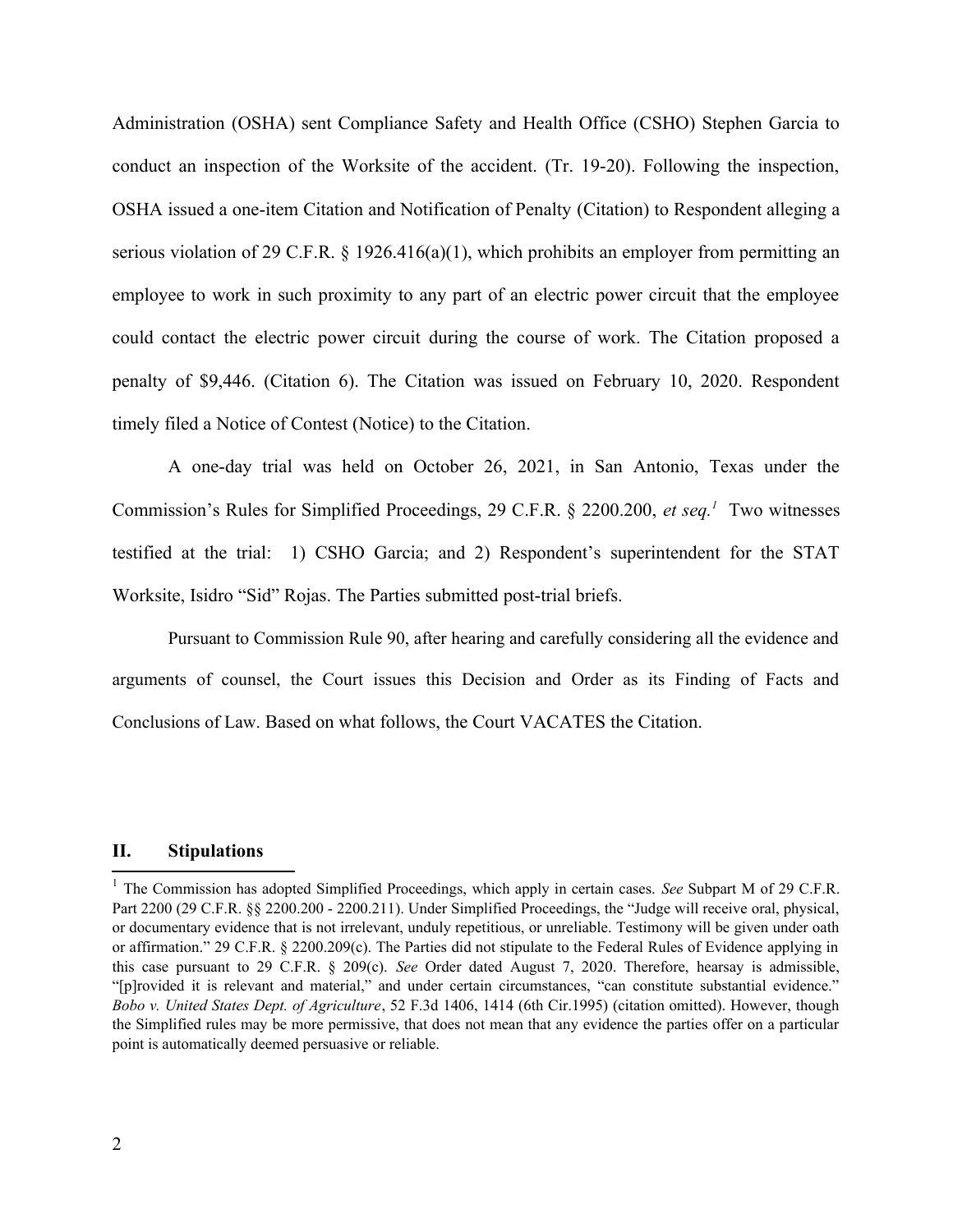<span id="page-2-0"></span>The Parties agreed to the following stipulations<sup>2</sup>:

- 1. Jurisdiction of this proceeding is conferred upon the Occupational Safety and Health Review Commission by Section 10(c) of the Occupational Safety and Health Act of 1970, (hereinafter "the Act"), 29 U.S.C. § 659(c).
- 2. Frontera Construction, LLC, is an employer engaged in a business affecting commerce within the meaning of Section 3(5) of the Act, 29 U.S.C. § 652(5).
- 3. As a result of an inspection at the subject multi-employer jobsite, Complainant timely issued to Respondent a Serious violation pursuant to Section 9(a) of the Act, as set forth in Exhibit A to the Complaint in this proceeding.
- 4. As a result of OSHA Inspection no. 1432790, OSHA issued to Frontera Construction, LLC one citation on February 10, 2020, alleging a Serious violation of 29 C.F.R. 1926.416(a)(1) with a total proposed penalty of \$9,446.00. Citations were also issued to other employers at this jobsite.
- 5. Respondent timely filed a notice of intent to contest the aforesaid citations and notification of proposed penalty, dated February 27, 2020.
- 6. On May 18, 2020, the OSHRC issued a Notice of Docketing and Instructions to Employer, which identified OSHRC Docket No. 20-0783 as the proceeding related to OSHA Inspection No. 1432790.

### **III. Jurisdiction**

 The Parties have stipulated, and the record supports, Respondent is engaged in a business affecting interstate commerce and is an "employer" within the meaning of section 3 of the Act. (Joint Stipulation Statement ¶¶ 1, 2); *see also Clarence M. Jones*, 11 BNA OSHC 1529, 1530 (No. 77-3676, 1983) (holding there is an interstate market in construction materials and services

<span id="page-2-1"></span>[<sup>2</sup>](#page-2-0) *See* Joint Stipulation Statement marked as Joint Exhibit 1.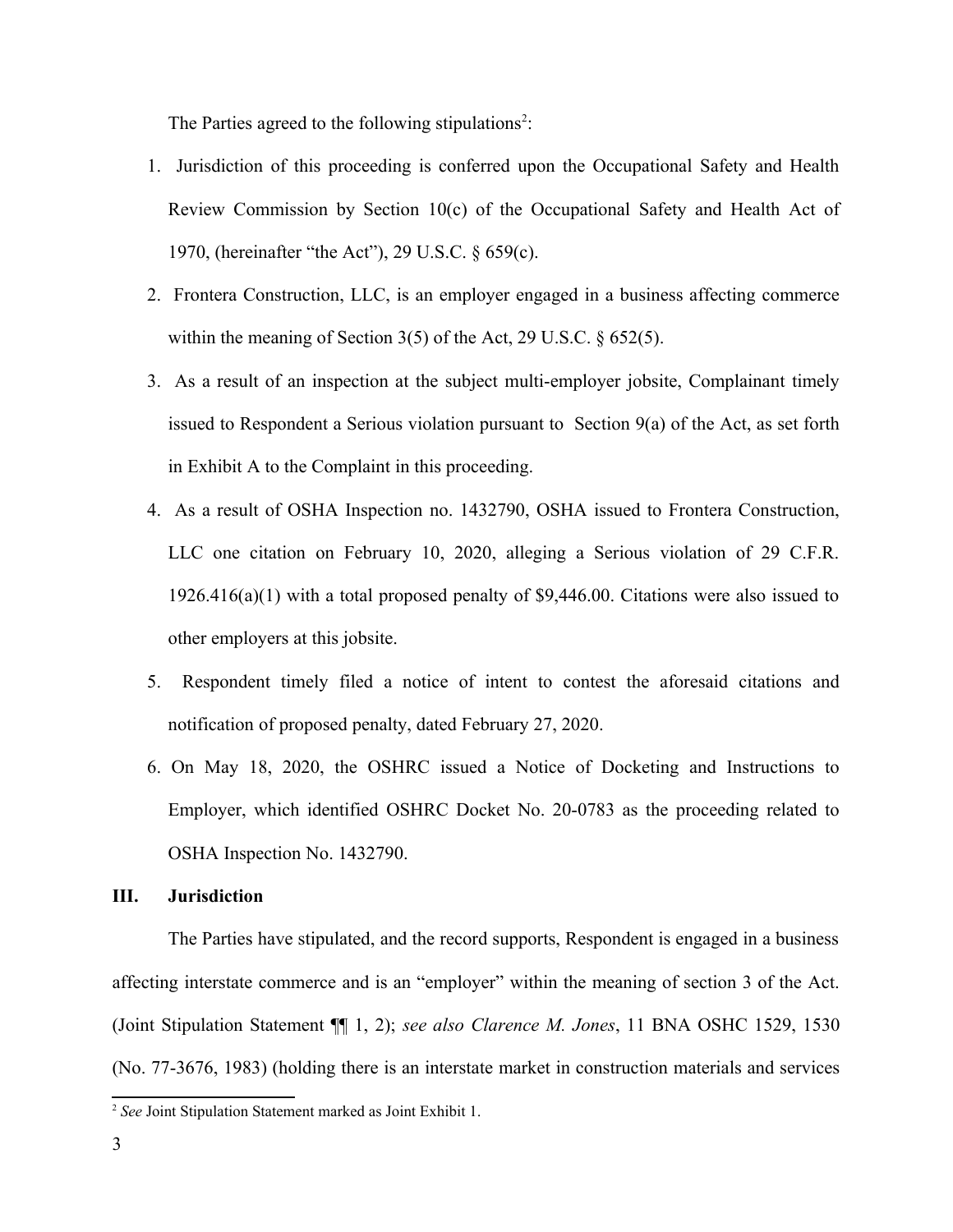and therefore construction work affects interstate commerce). The Commission has jurisdiction over this proceeding pursuant to section 10(c) of the Act based on Respondent filing its Notice. (Joint Stipulation Statement ¶ 5; Tr. 6-7); *Joel Yandel*, 18 BNA OSHC 1623, 1628 n.8 (No. 94- 3080, 1999).

# **IV. Factual Background**

# <span id="page-3-2"></span><span id="page-3-0"></span>**A. STAT Worksite and Accident Site**

In March of 2019, Frontera was the general contractor for the STAT Worksite.<sup>[3](#page-3-1)</sup> (Tr. 21- 22; Ex. C-5, at 1). Frontera, in turn, subcontracted with a company called Bright Star for the electrical work required for the STAT project and a company called B.G. Metals for certain Worksite on behalf of Frontera and the only Frontera employee at the Worksite on the day of the accident. (Tr. 98). As such, his duties included coordinating the work to be done at the Worksite amongst the various subcontractors onsite, including B.G. Metals. (Tr. 98-100, 104-08). Rojas ductwork required for the project.<sup>4</sup> (Tr. 35, 68, 106, 131). Rojas was superintendent of the STAT also oversaw safety at the Worksite. (Tr. 82-83, 116).

<span id="page-3-4"></span> The location where the accident occurred (Accident Site) consisted of a hallway with at least two rooms connected to it.<sup>[5](#page-3-5)</sup> (Tr. 24-25, 104-05, 107, 131-32; Ex. C-10, at 1-3, 7, 11, 12). The entirety of the Accident Site had been divided from the main STAT facility by a plastic curtain. (Tr. 25-26, 107; Ex. C-10, at 1).

<span id="page-3-1"></span> $3$  The exact nature of the construction project is not clear from the record. It appears Frontera was contracted either to construct an addition on the STAT facility or else renovate an existing wing of the facility. (Tr. 24-25).

<span id="page-3-3"></span> B.G. Metals. (Tr. 39-40). The actual subcontract for the HVAC work for the STAT project was submitted as Exhibit C-5. That agreement was made directly between Frontera and a company called "Urban Heating & Air Conditioning," an entity which was never mentioned at the hearing. (Ex. C-5, at 1). Thus, it is not entirely clear whether B.G. Metals was a direct subcontractor of Frontera or a subcontractor of some other subcontractor for the project. In any event, because the Court finds Respondent was the controlling employer of the multi-employer worksite at the STAT Worksite (*see* Section V.A, *infra*), the exact contractual relationship between Frontera and [4](#page-3-2) CSHO Garcia's understanding was Frontera had subcontracted with Bright Star who in turn had subcontracted with B.G. Metals does not affect the Court's analysis.

<span id="page-3-5"></span> $5$  The rooms were connected to the hallway but were not themselves interconnected. (Tr. 71-72). CSHO Garcia's notes suggest the two rooms were intended to be a lab room and pharmacy once finished. (Ex. C-7, at 2).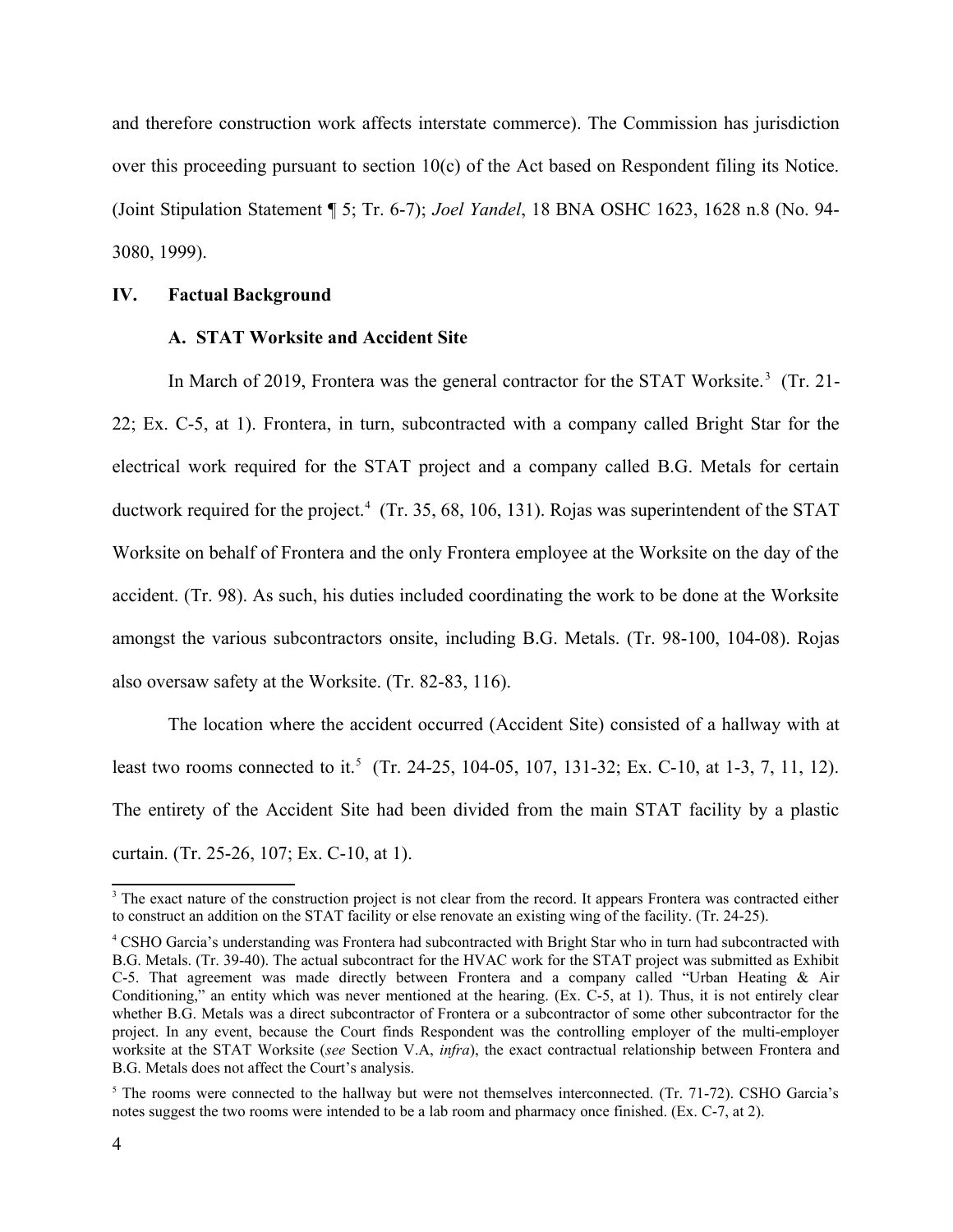# **B. The Accident**

 On the morning of September 18, 2019, work had commenced at the STAT Worksite. B.G. Metals had initially been assigned to a different work area away from the Accident Site. (Tr. 105-06, 117-18). Meanwhile, at the Accident Site, a framing company called Ramos Construction (Ramos) was laying sheetrock in the hallway while Bright Star was performing electrical work in the two adjoining rooms. (Tr. 102, 104-06, 117-18). The breakers had been shut off for all the electricity in the two rooms except: 1) a single electrical conduit or "box" connected to a work light which had been installed by Bright Star; and 2) the "critical breaker" for the medical facility, which could not be turned off without the permission of STAT's Bright Star had left the electrical box for the work light uncovered; thus, there was a live, unprotected electrical current in the room at the time the accident occurred. (Tr. 31-32, 81-82, doctors[.6](#page-4-1) (Tr. 90, 111-12, 119, 129; Exs. C-7, at 1, C-10, at 9). At the time the accident occurred, 101-02, 127; Ex. C-10, at 14, 15).

<span id="page-4-0"></span> At some point on September 18, 2019, Rojas "escorted" two B.G. Metals employees, [redacted] and a supervisor named "Chris," into the hallway of the Accident Site and directed them to remove a certain piece of ductwork so Ramos could "span" the wall. (Tr. 104-08, 132). The B.G. Metals employees understood the ductwork was to be limited to the hallway because the two adjoining rooms had not been fully de-energized. (Tr. 51, 82-83, 105, 119-23, 131-34; Ex. C-7, at 2). Rojas observed the B.G. Metals employees perform most of the removal of the ductwork. (Tr. 105, 108, Ex. C-7, at 1). At some point, however, Rojas received a call from an individual named "Fred" who had a question about the blueprints for the STAT project. (Tr. 105, 126). Because all that was left for the removal of the ductwork was for [redacted] to finish

<span id="page-4-1"></span> [6](#page-4-0) As Rojas explained, this "critical breaker" was connected to certain medical machines that needed a constant electrical current to function. (Tr. 111).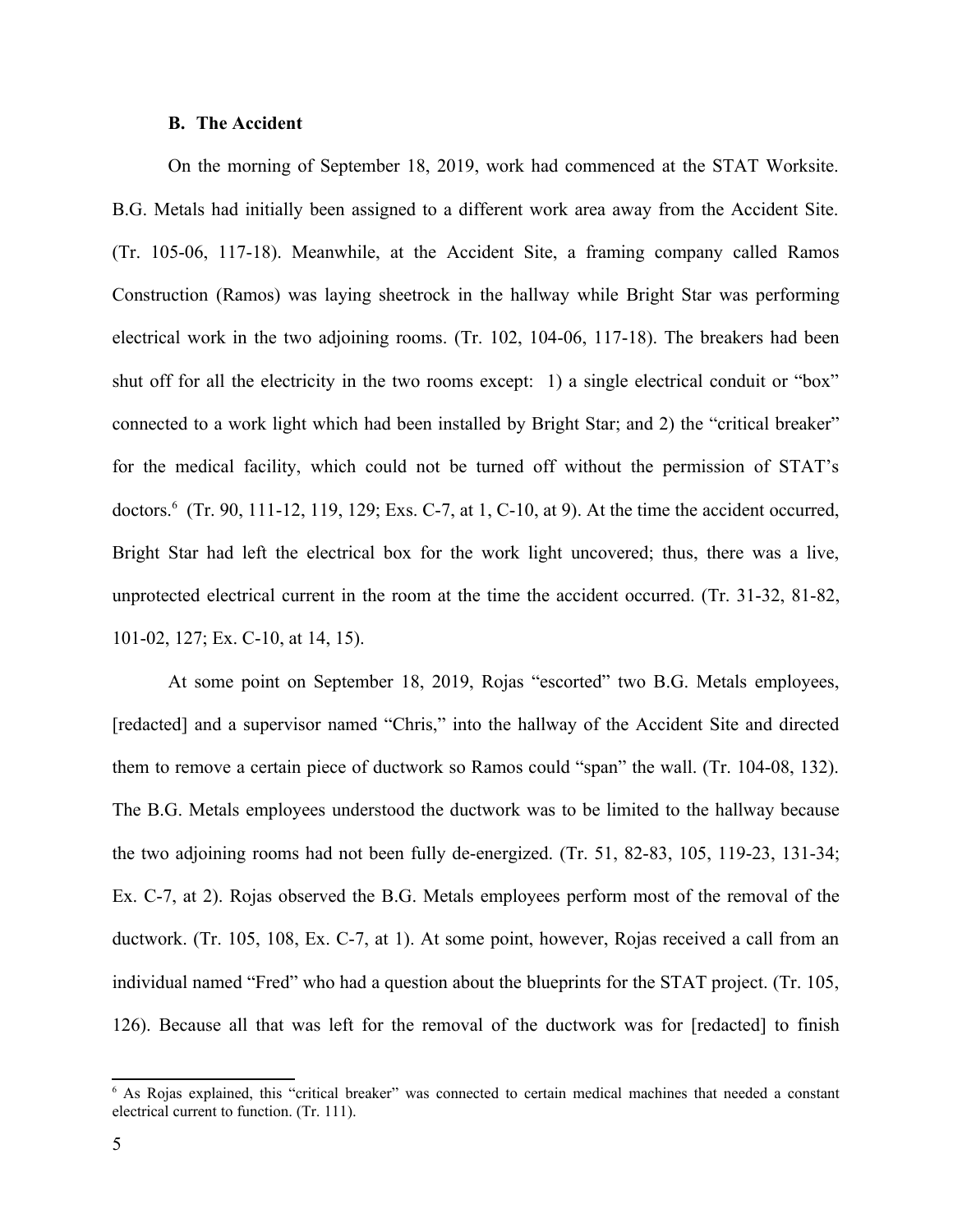patching a hole, "come down, grab the ladder and leave," Rojas left the Accident Site to assist Fred. (Tr. 123; Ex. C-7, at 1).

 The B.G. Metals employees were supposed to leave the Accident Site and return to their previous worksite after removing the ductwork in the hallway. (Tr. 105, 109, 119). After Rojas the presence of the uncovered electrical box. (Tr. 28-31, 101-02; Ex. C-10, at 8, 9, 14, 15). The ductwork apparently required [redacted] to be standing on a ladder. (Tr. 28-29, 32-34; Ex. C-10, at 7, 11, 12, 16-19). For reasons not entirely clear from record, [redacted] fell off the ladder and left, however, [redacted] went into one of the adjoining rooms and began performing ductwork in suffered some form of injury.<sup>[7](#page-5-1)</sup>

#### <span id="page-5-0"></span>**C. OSHA's Investigation and Citation**

 Following a report of the accident, OSHA sent CSHO Garcia to investigate the same day. (Tr. 19-21). CSHO Garcia held an opening conference with Rojas, took his statement, and walked around the Accident Site. (Tr. 22-24; Ex. C-7). Following his investigation, CSHO Garcia concluded Respondent was the "controlling employer" of the multi-employer worksite at the STAT facility based on Rojas's oversight of the project. (Tr. 36-37, 61-64). He further

<span id="page-5-1"></span><sup>&</sup>lt;sup>[7](#page-5-0)</sup> While it is clear [redacted] received some medical treatment for his injuries, it is not clear whether [redacted] simply fell off the ladder and was injured as a result of his fall or whether he actually came in contact with the uncovered electrical box and suffered injuries as a result of that contact. CSHO Garcia's Violation Worksheet suggests [redacted] was actually electrocuted, i.e., killed by electricity, and subsequently revived by STAT's medical staff. (Tr. 40-42; Ex. C-6, at 2). At trial, however, CSHO Garcia's testimony was more ambiguous as to whether this was the case. (Tr. 76, 80). Rojas did not believe an electrocution was possible given the only accessible source of electricity in the room was the uncovered electrical box for Bright Star's work light. (Tr. 128-29). However, he acknowledged [redacted] was being treated by STAT's staff by the time he returned to the Accident Site. (Tr. 129). At trial, it was suggested that [redacted] simply fell off the ladder because he was using a six-foot ladder to reach into the 10-foot ceiling in the room. (Tr. 57-59, 73-74; Ex. C-10, at 13, 20, 21; Resp't's Br. 3). Because the main dispute before the Court is whether Respondent permitted [redacted] to work in proximity of the uncovered electrical box, not [redacted]'s exposure to an electrical hazard, the Court finds it is ultimately immaterial what caused [redacted] to fall from the ladder. (Tr. 139-41 (finding there was employee exposure)); *see also Ceco Concrete Constr., LLC*, No. 17-0483, 2021 WL 2311867, at \*8 n.4 (O.S.H.R.C., Feb. 26, 2021) ("[D]etermining whether the standard was violated is not dependent on the cause of the accident.").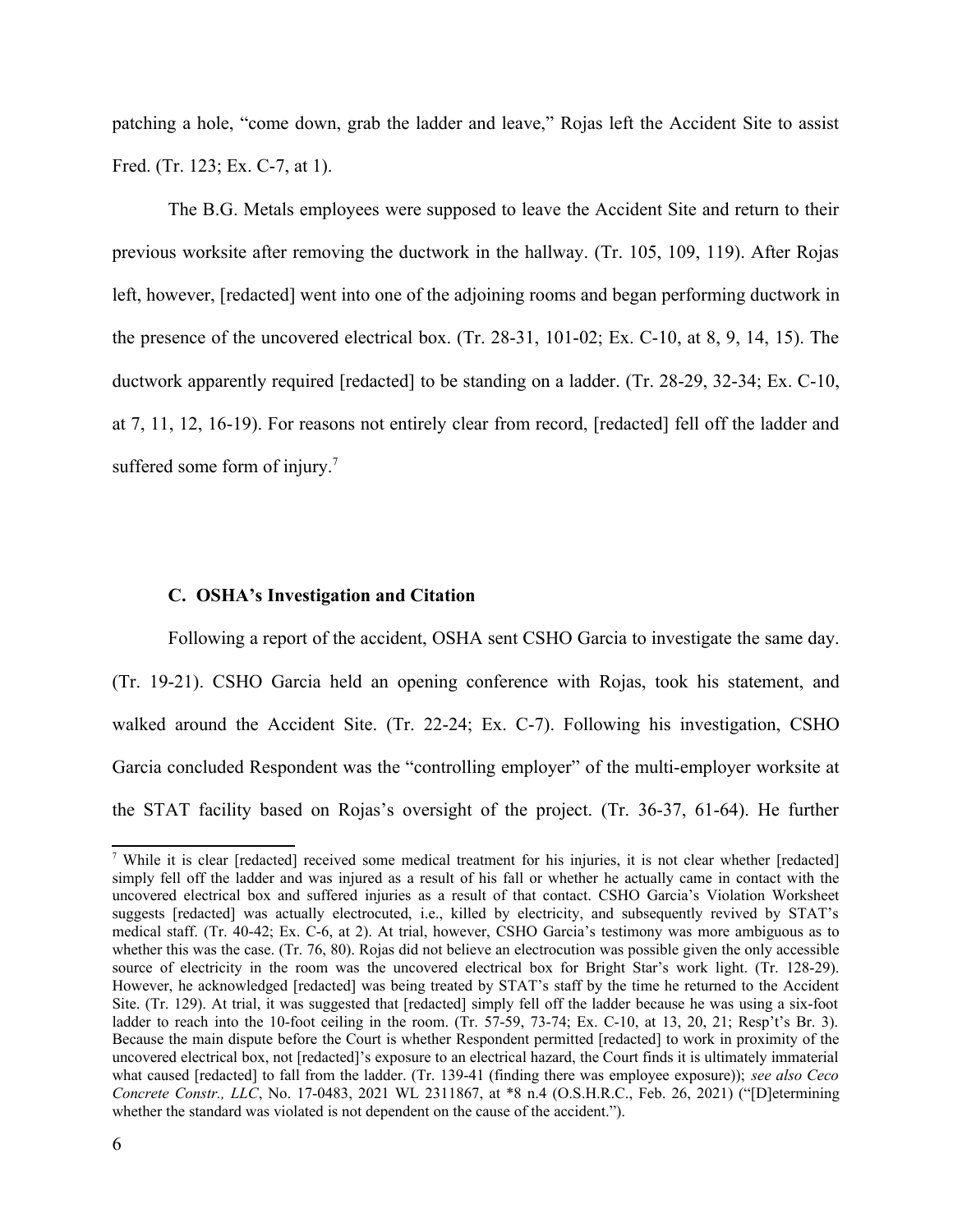concluded the B.G. Metals employees had been permitted to work in the presence of the uncovered electric box in violation of 29 C.F.R.  $\S$  1926.416(a)(1). The CSHO's conclusion in this regard was based on Rojas's alleged failure to remove the B.G. Metal employees from the area where they could access the energized rooms by, for example, "hav[ing] them work on another day or wait until the electricians got to the area to remove and de-energize that area." (Tr. 85-86). He also believed that, while Rojas had explicitly told the B.G. Metal employees not to work in the rooms and to confine their work to the hallway, he then simply left the employees to go to another area of the worksite. (Tr. 92-93). Finally, CSHO Garcia faulted Rojas for failing to verify the electricians had de-energized the rooms. (Tr. 37-38, 93). Based on the CSHO's investigation, Complainant issued the one-item serious Citation to Respondent.

# **V. Discussion**

#### <span id="page-6-2"></span><span id="page-6-0"></span>**A. Multi-Employer Worksite Doctrine**

 Before turning to the merits of the Citation, the Court will first determine whether Respondent was a "controlling employer" for purposes of imposing liability under the multi- employer worksite doctrine. While generally "a business organization is generally only liable under the Act for violations that affect the safety and health of persons with whom it has entered into an employment relationship,"<sup>8</sup> the Fifth Circuit, where this case arose,  $9$  has adopted Complainant's construction of the Act as imposing a duty on an employer at a multi-employer worksite to ensure the safety of non-employees in certain situations. *See* Multi-Employer Citation Policy, OSHA Instruction (Dec. 10, 1999); *Acosta v. Hensel Phelps Constr. Co.*, 909 F.3d 723 (5th Cir. 2018)*.* More specifically, a "controlling employer" of a multi-employer

<span id="page-6-1"></span>[<sup>8</sup>](#page-6-0) *Van Buren-Madawaska Corp.*, No. 87-214, 1989 WL 223348, at \*1 (O.S.H.R.C., April 21, 1989).

<span id="page-6-3"></span><sup>&</sup>lt;sup>[9](#page-6-2)</sup> See Kerns Bros. Tree Serv., 18 BNA OSHC 2064, 2067 (No. 96-1719, 2000) ("Where it is highly probable that a case will be appealed to a particular circuit, the Commission generally has applied the precedent of that circuit in deciding the case— even though it may differ from the Commission's precedent.").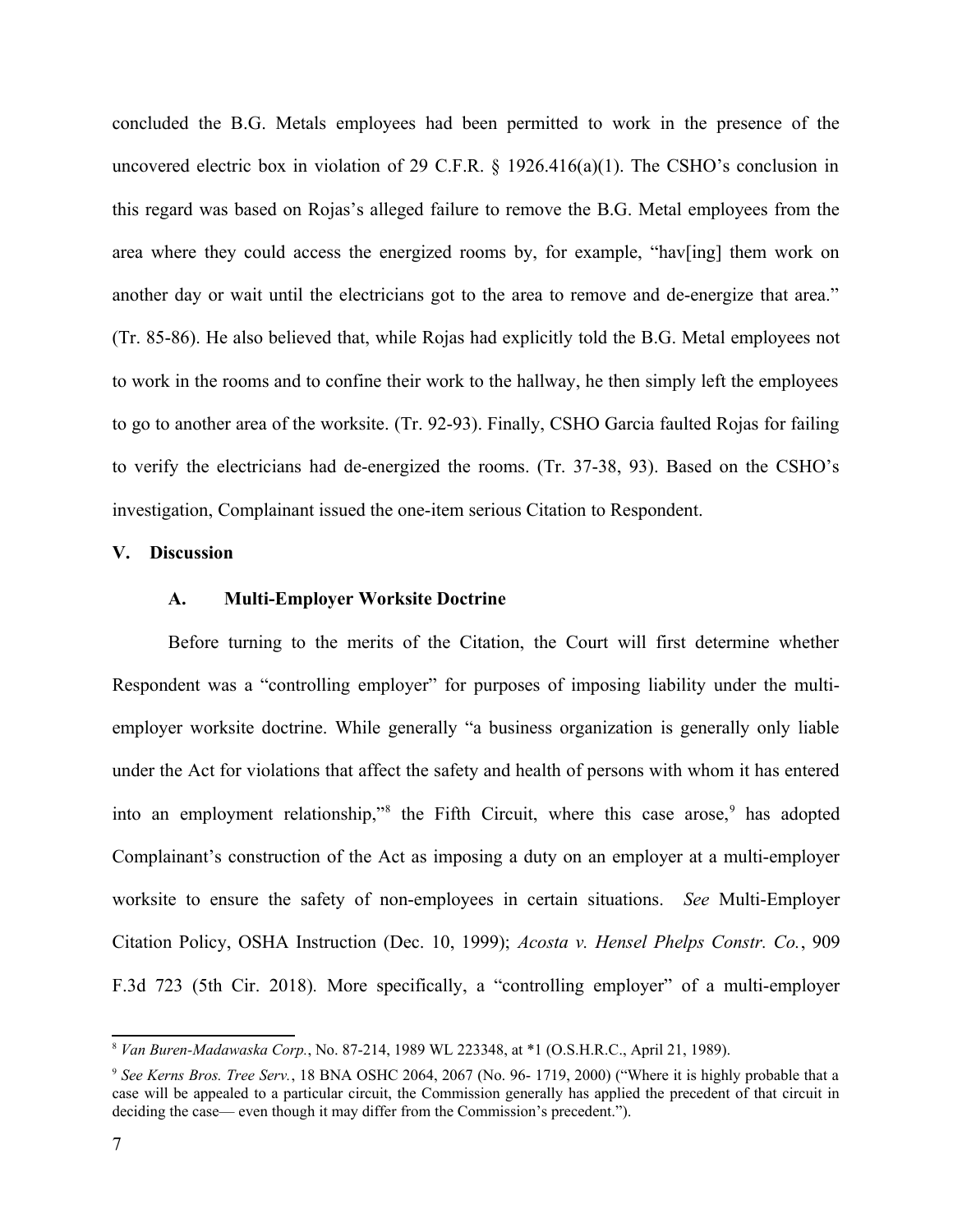worksite i.e., an employer with "general supervisory authority over the worksite, including the power to correct safety and health violations itself or require others to correct them," has a duty to protect more than its own employees working at the worksite. *See Hensel Phelps*, 909 F.3d at 729. As is relevant here, the Fifth Circuit in *Hensel Phelps* held:

 In a place of employment like a construction worksite, populated by subcontractors, sub-subcontractors, and their employees performing various (and often overlapping) tasks, only the general contractor maintains supervisory authority over—and has access to—the entire space. If a general contractor enjoys the benefits of project supervision, it follows that he should also bear the burdens, by being held to comply—and to direct its subcontractors to comply—with the Act's safety standards.

*Id.* at 735.

 Here, Respondent has not contested Complainant's allegation it was a controlling employer for purposes of the multi-employer worksite doctrine, and Complainant has adduced oversaw and coordinated the work of the various subcontractors, including the work of B.G. Metals. (Tr. 98-100, 104-08). He had the authority to correct safety violations onsite if he observed any. (Tr. 36-37, 83, 116). He directly oversaw the ductwork B.G. Metals was performing at the Accident Site on the date of the accident. (Tr. 105, 108, Ex. C-7, at 1). Based  *See Hensel Phelps*, 909 F.3d at 729; *See Calpine Corp.*, 27 BNA OSHC 1014, 1021 (No. 11- 1734, 2018) (employer's correction of safety violations of subcontractors was evidence of its status as a controlling employer) *aff'd*,774 F. App'x 879 (5th Cir. 2019) (unpublished); *Summit Contractors, Inc.*, 23 BNA OSHC 1196, 1206 (No. 05-0839, 2010) *aff'd*, 442 F. App'x 570 (D.C. Cir. 2011) (unpublished) (general authority over worksite safety suggested employer was a sufficient evidence to conclude Respondent was. Rojas, as superintendent of the STAT Worksite, on these facts, the Court concludes Frontera was the controlling employer of the STAT Worksite. controlling employer).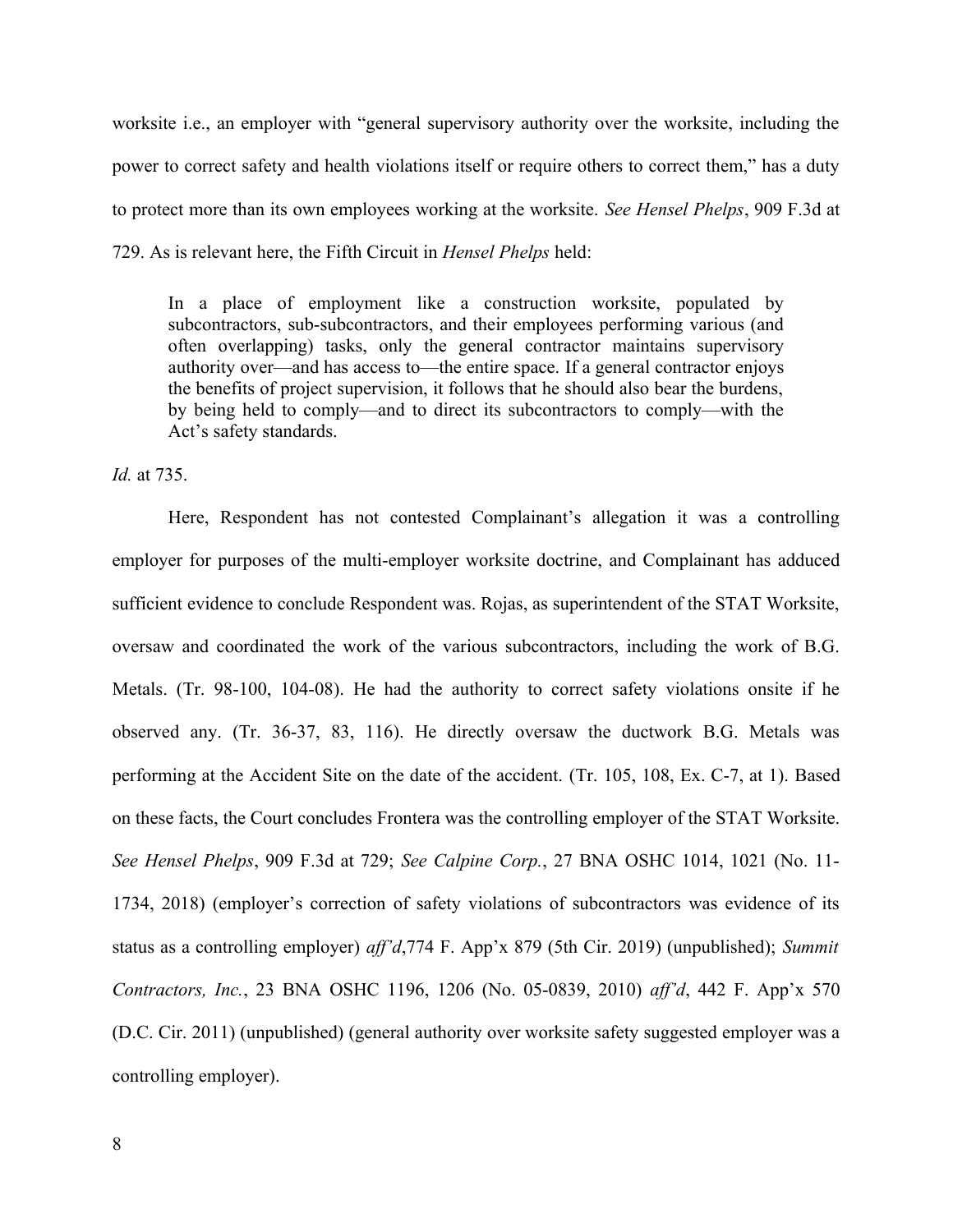# **B. Applicable Law**

 For most standards, including the ones at issue here, Complainant is not required to prove the existence of a hazard each time a standard is enforced. *Bunge Corp. v. Sec'y of Labor*, 638 F.2d 831, 834 (5th Cir. 1981); *Greyhound Lines-West v. Marshall*, 575 F.2d 759, 762 (9th Cir. 1978) (Secretary not required to prove violation related to walking and working surfaces constituted a hazard). Instead, the hazard is presumed, and Complainant's burden to establish a violation of a safety or health standard promulgated pursuant to section 5(a)(2) of the Act, us limited to whether: (1) the cited standard applies; (2) the terms of the standard were violated; (3) employees were exposed to or had access to the violative condition; and (4) the employer knew or, with the exercise of reasonable diligence, could have known of the violative condition. *Atl. Battery Co.*, 16 BNA OSHC 2131, 2138 (No. 90-1747, 1994).

 Complainant must establish his case by preponderance of the evidence. *See Hartford Roofing Co.*, 17 BNA OSHC 1361 (No. 92-3855, 1995). "Preponderance of the evidence" has been defined as:

 The greater weight of the evidence, not necessarily established by the greater number of witnesses testifying to a fact but by evidence that has the most convincing force; superior evidentiary weight that, though not sufficient to free the mind wholly from all reasonable doubt, is still sufficient to incline a fair and impartial mind to one side of the issue rather than the other.

*Preponderance of the Evidence*, BLACK'S **AW DUTIONARY** (10th ed. 2014).

#### **C. Citation 1, Item 1 – The Alleged Electric Power Circuit Violation**

Complainant alleged a serious violation of 29 C.F.R. § 1926.416(a)(a) as follows:

29 CFR 1910.416 $(a)(1)$ : Employees were permitted to work in proximity to electric power circuits and were not protected against electric shock by de- energizing and ground the circuits or effectively guarding the circuits by insulation or other means: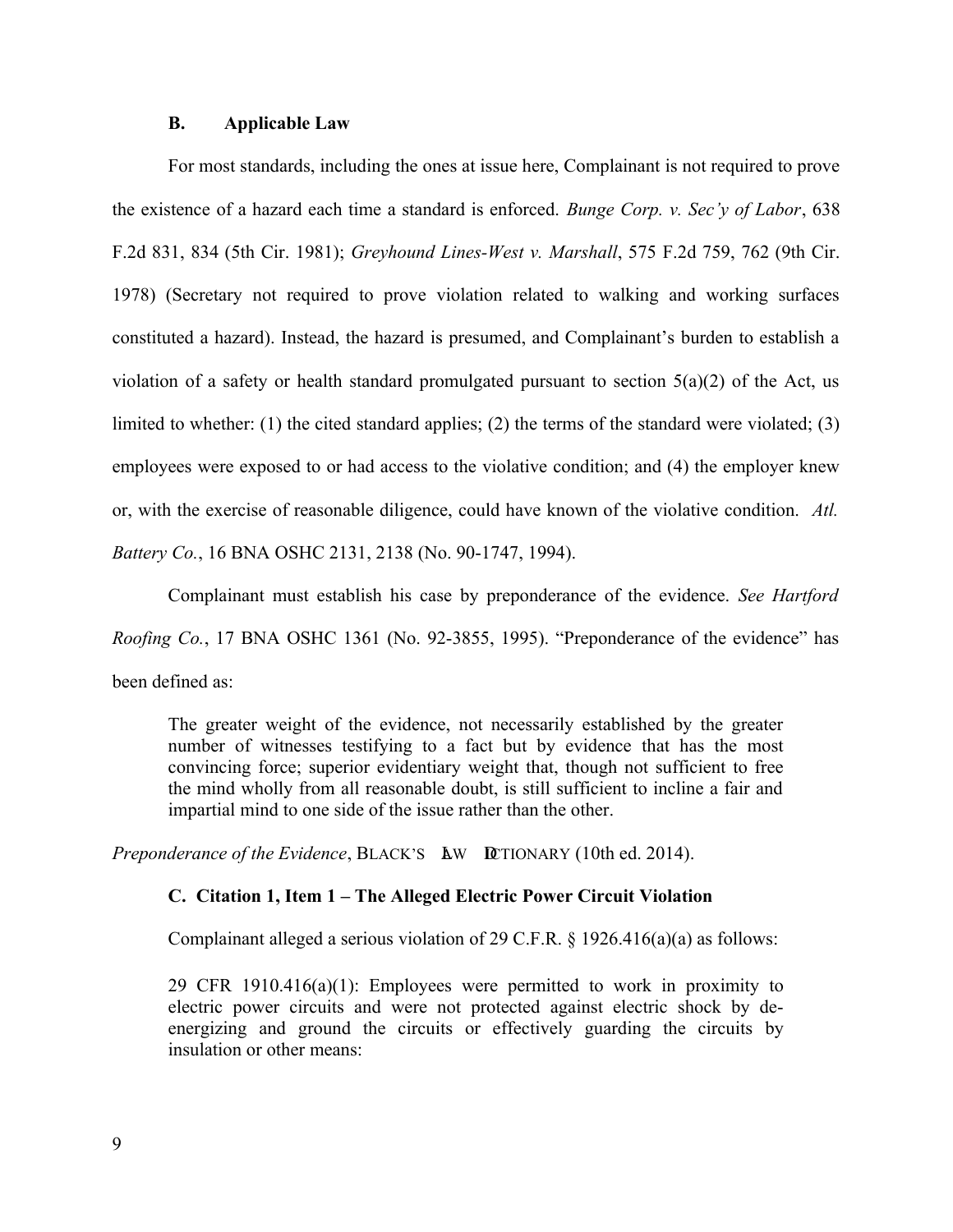At this establishment, an employee was removing duct-work and came into contact with energized circuits.

The cited standard provides:

The cited standard provides:<br>No employer shall permit an employee to work in such proximity to any part of an electric power circuit that the employee could contact the electric power circuit in the course of work, unless the employee is protected against electric shock by deenergizing the circuit and grounding it or by guarding it effectively by insulation or other means.

#### **1. The Standard Applies**

 Under Commission precedent, "the focus of the Secretary's burden of proving that the cited standard applies pertains to the cited conditions, not the particular cited employer." *Ryder Transp. Servs.*, 24 BNA OSHC 2061, 2064 (No. 10-0551, 2014) (concluding "that the Secretary has failed to establish that the cited general industry standard applies to the working conditions  here"); *KS Energy Servs., Inc.,* 22 BNA OSHC 1261, 1267 (No. 06-1416, 2008) (finding "the cited ... provision was applicable to the conditions in KS Energy's traffic control zone"), *aff'd*, 701 F.3d 367 (7th Cir. 2012); *Active Oil Serv., Inc.,* 21 BNA OSHC 1092, 1094 (No. 00-0482, 2005) (finding "that the confined space standard applies to the cited conditions" because "the vault was a confined space"); *Arcon, Inc.,* 20 BNA OSHC 1760, 1763 (No. 99-1707, 2004) ("In order to establish a violation, the Secretary must show that the standards applied to the cited conditions.")

 Respondent has not contested, and the record supports, the cited standard applied to Respondent's use of electricity during construction activities at the Accident Site. The Court finds the cited standard applies. (Tr. 140); *see also* 29 C.F.R. § 1926.400(b) ("This subpart addresses electrical safety requirements that are necessary for the practical safeguarding of employees involved in construction work … Safety-related work practices are contained in [29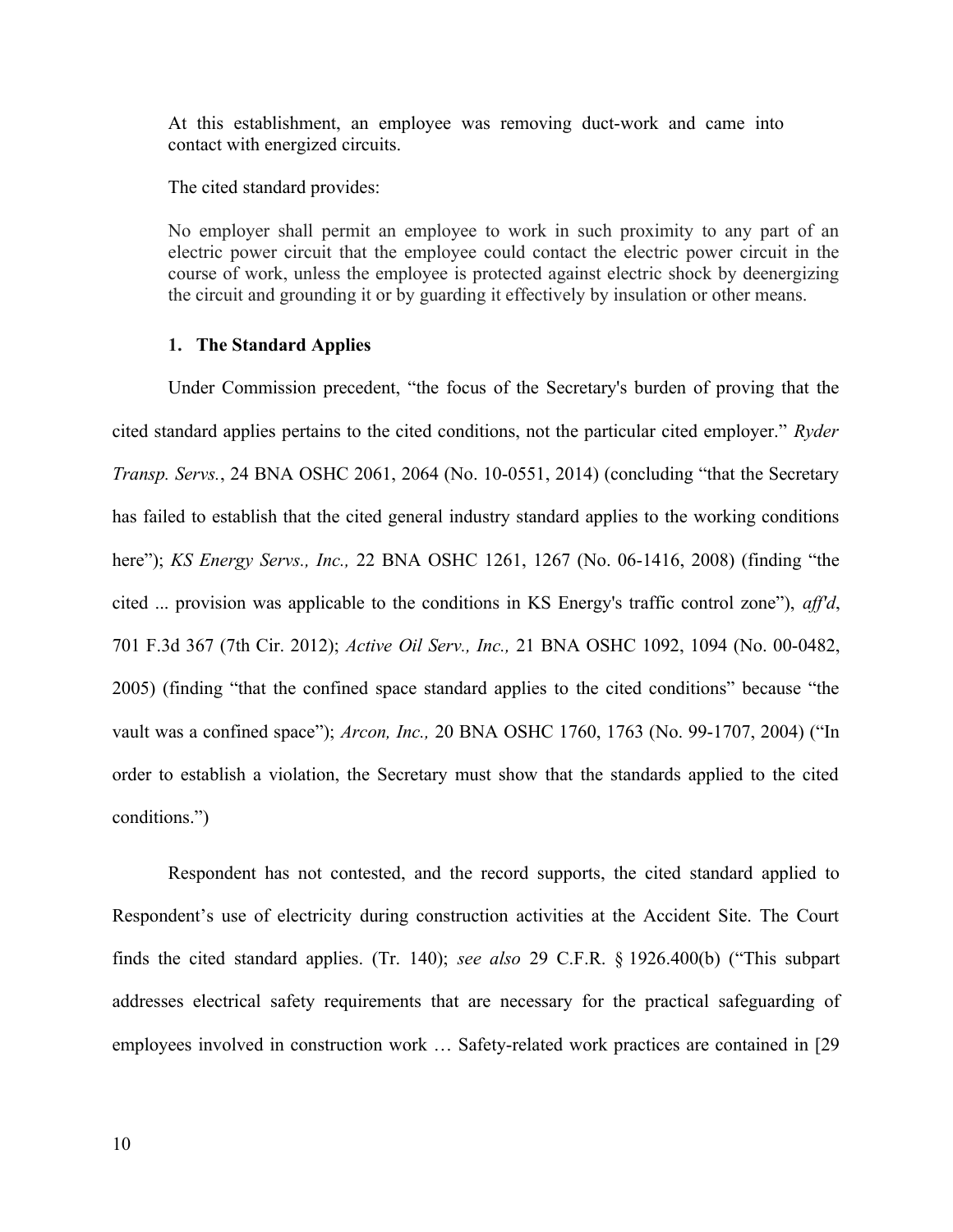C.F.R. §§ 1926.416 and .417 and cover] the hazards arising from the use of electricity at jobsites …").

## <span id="page-10-4"></span><span id="page-10-0"></span>**2. The Standard Was Not Violated**

<span id="page-10-6"></span><span id="page-10-2"></span> 29 C.F.R. § 1926.416(a)(1) prohibits an employer from "permit[ting] an employee to work in such proximity to any part of an electric power circuit that the employee could contact the electric power circuit in the course of work …." The regulation does not define the word "permit." However, as the Commission recently held, "[Commission] precedent makes it clear that an undefined term's meaning can be determined by consulting a contemporaneous  dictionary." *Roy Rock, LLC*, No. 18-0068, 2021 WL 3624785, at \*2 (O.S.H.R.C., July 22, 2021). Dictionaries contemporaneous to this regulation<sup>10</sup> define "permit" as "to allow to do something"<sup>11</sup> "to allow to be done or occur,"<sup>12</sup> "to grant permission; allow liberty to do something,"<sup>13</sup> "to consent to expressly or formally: grant leave for the privilege of: allow, tolerate<sup> $14$ </sup> or "to make possible."<sup>15</sup> Thus, the definition of "permit" contemplates either explicit or implicit permission given for certain conduct. *See 84 Lumber Co.*, No. 20-0876, 2021 WL 7208612, at \*6 (O.S.H.R.C.A.L.J., Dec. 13, 2021) (concluding similarly for the word "allow," a synonym of "permit"); *see also* RANDOM HOUSE DICTIONARY, *supra* note 11 (listing "allow" as a synonym of "permit"); WEBSTER'S HIRD New NT'L DUTIONARY, *supra* note 14 (same).

<span id="page-10-10"></span><span id="page-10-8"></span><span id="page-10-1"></span><sup>&</sup>lt;sup>[10](#page-10-0)</sup> With only minor, non-substantive changes since, the prohibition contained in 29 C.F.R. § 1926.416(a)(1) was first promulgated under 29 C.F.R. § 1926.400(c)(1) in 1979. *Compare* Part 1926 – Occupational Safety and Health Standards, 44 Fed. Reg. 8,577, 8,623 (Feb. 9, 1979), *with* 29 C.F.R. § 1926.416(a)(1). Thus, the Court has consulted dictionaries contemporaneous with the original promulgation of the standard. *See Roy Rock, LLC*, 2021 WL 3624785, at \*3 (consulting a 1986 dictionary for a regulation promulgated in 1988).

<span id="page-10-3"></span><sup>&</sup>lt;sup>11</sup> *Permit*, RANDOM HUSE **DETIONARY OF THE RIGLISH ANGUAGE 1073 (1971) (definition 1).** 

<span id="page-10-5"></span> $12$  *Id.* (definition 2).

<span id="page-10-7"></span> $13$  *Id.* (definition 5).

<span id="page-10-9"></span><sup>&</sup>lt;sup>14</sup> *Permit*, WEBSTER'S  $\overline{H}$  IRD **NEW** NT'L **DETIONARY** 1683 (1971) (definition 1:1).

<span id="page-10-11"></span>[<sup>15</sup>](#page-10-10) *Id.* (definition 1:4).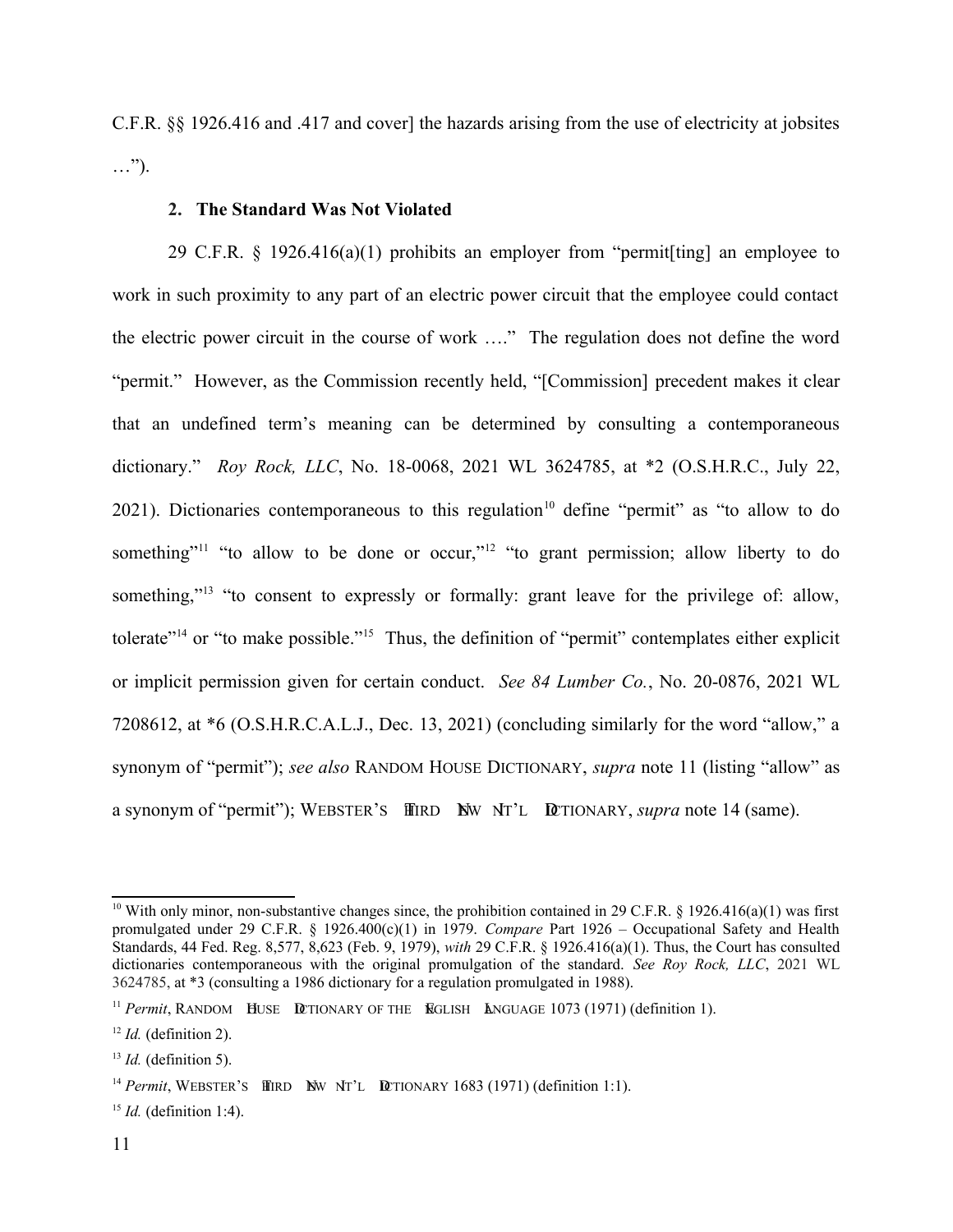Likewise, in Texas where the accident occurred, an employer can be deemed to have authorized an employee's conduct either explicitly or implicitly. *See Kennedy v. Am. Nat'l Ins. Co.*, 107 S.W.2d 364, 366 (Tex. 1937) (finding that an employer can be liable for torts committed by an employee acting within the scope of employment "if the servant's use of the automobile or other vehicle was authorized, either expressly or impliedly."); *Mexico's Indus., Inc. v. Banco Mexico Somex, S.N.C.*, 858 S.W.2d 577, 583 (Tex. Ct. App. 1993) (finding that, in a principal-agent relationship, "actual authority includes both express and implied authority");  *see also* Restatement (Third) of Agency § 2.01 cmt. b (defining "actual authority" to include "implied authority," meaning, in relevant part "to act in a manner in which an agent believes the principal wishes the agent to act based on the agent's reasonable interpretation of the principal's manifestation in light of the principal's objectives and other facts known to the agent.").

 Indeed, in *Clements Paper Co.*, No. 419, 1972 WL 4101, at \*5 (O.S.H.R.C., June 26, 1972), the Commission interpreted the term "allowed," a synonym of "permit,"<sup>16</sup> from a different but similarly worded regulation $17$  as follows:

<span id="page-11-2"></span><span id="page-11-0"></span> It seems apparent that the connotation implied from this phrase is that the petitioner [Secretary] must prove that responded 'allowed' Sells to pass under the truck. Section 1910.178(m)(2) is not explicit as to what constitutes 'allowed' an employee to undertake a certain course of action. It seems axiomatic that the word 'allow' implies permission either implicit or explicit, given by the employer. The word permission in turn implies that the employer had knowledge of that act which he has given his permission to the employee to do so."

 Although *Clements Paper* did not involve the word "permit" or the exact regulation at issue in this case, the Court nonetheless finds its interpretation of the synonym "allow" in a similarly worded regulation to be instructive and persuasive. *Cf. Morrison-Knudsen v. Director*, 461 U.S.

<span id="page-11-1"></span> [16](#page-11-0) *See* RANDOM HOUSE DICTIONARY, *supra* note 11 (listing "allow" as a synonym of "permit"); WEBSTER'S THIRD NEW NT'L DUTIONARY, *supra* note 14 (same).

<span id="page-11-3"></span> [17](#page-11-2) The regulation at issue in *Clements Paper* was 29 C.F.R. § 1910.178(m)(2), which reads: "No person shall be allowed to stand or pass under the elevated portion of any truck, whether loaded or empty."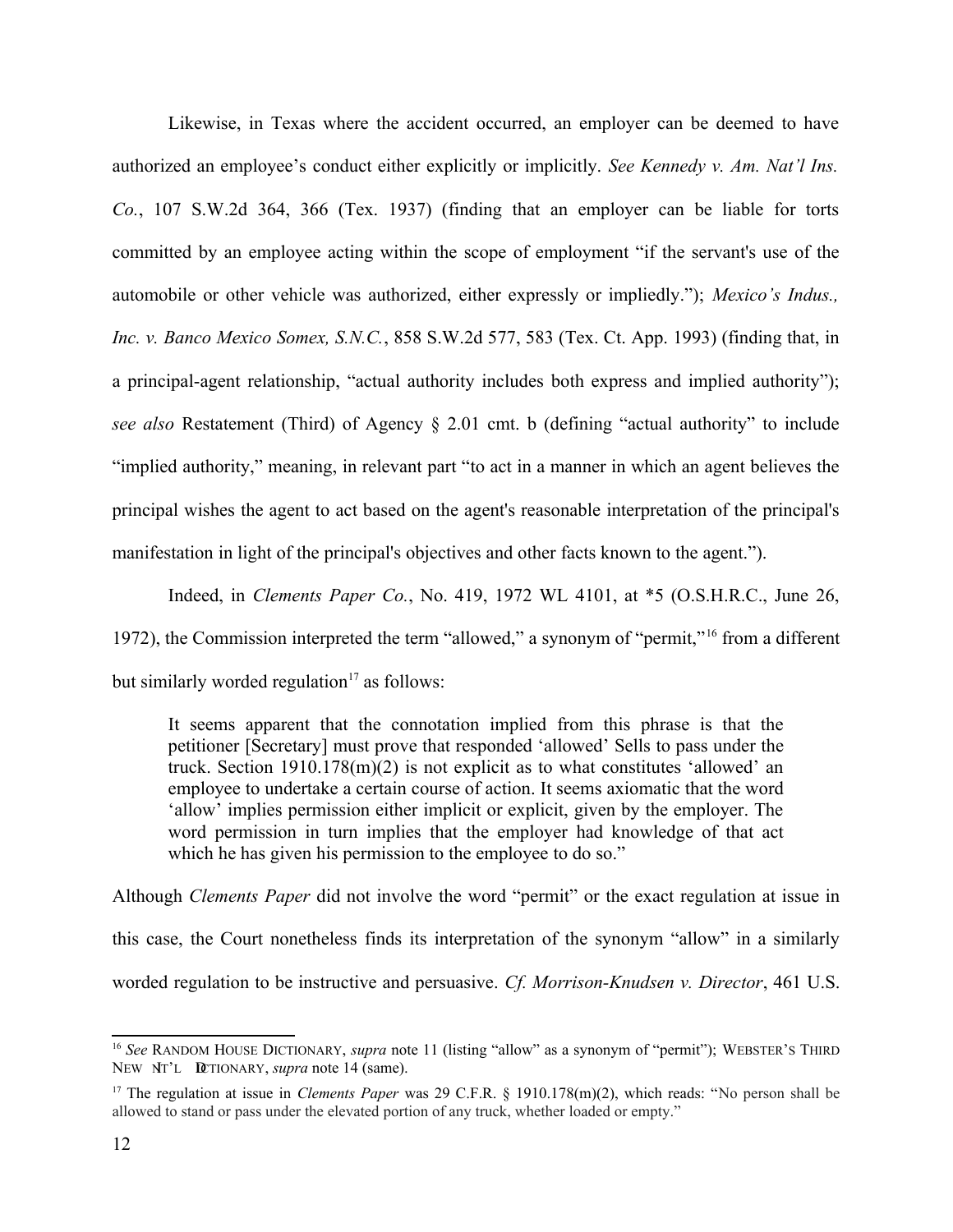624, 633 (1983) (holding that a word or phrase is presumed to have the same meaning when used in different parts of a statute).

Thus, the Court finds to prove a violation of 29 C.F.R.  $\S$  1926.416(a)(1), Complainant must prove Respondent either explicitly or implicitly permitted [redacted]'s conduct. Here, Complainant has proven neither.

#### *i. Explicit Permission*

 As to explicit permission, CSHO Garcia admitted several times at trial that Rojas had not explicitly permitted [redacted] to access the room where the uncovered electrical box was located, but rather had instructed both B.G. Metals employees to only work in the hallway where no such electrical hazard was present. (Tr. 51, 82-86, 88-89; Ex. C-7, at 2). Rojas likewise credibly testified he had escorted the B.G. Metals employees onto the Accident Site, and they understood the requested ductwork was to be confined to the hallway because the adjoining rooms had not been de-energized. (Tr. 104-08, 119-23, 131-34).

 Complainant makes no persuasive argument that Rojas gave [redacted] explicit permission to access the room with the uncovered electrical box. Rather, Complainant cites an errant statement from Rojas that "the only ones I told not to go in [the energized room] at the time was Ramos Construction." (Complainant's Br. 6 (citing Tr. 109)). However, considering the totality of Rojas's testimony, it is clear the B.G. Metals employees knew they were only supposed to be working in the hallway of the Accident Site and were to return to their previous worksite once their work in the hallway was complete. (Tr. 105, 109, 119-23, 131-34; Ex. C-7, at 2). The Court does not find Respondent gave explicit permission to [redacted] to work in proximity to the uncovered electrical box.

# *ii. Implicit Permission*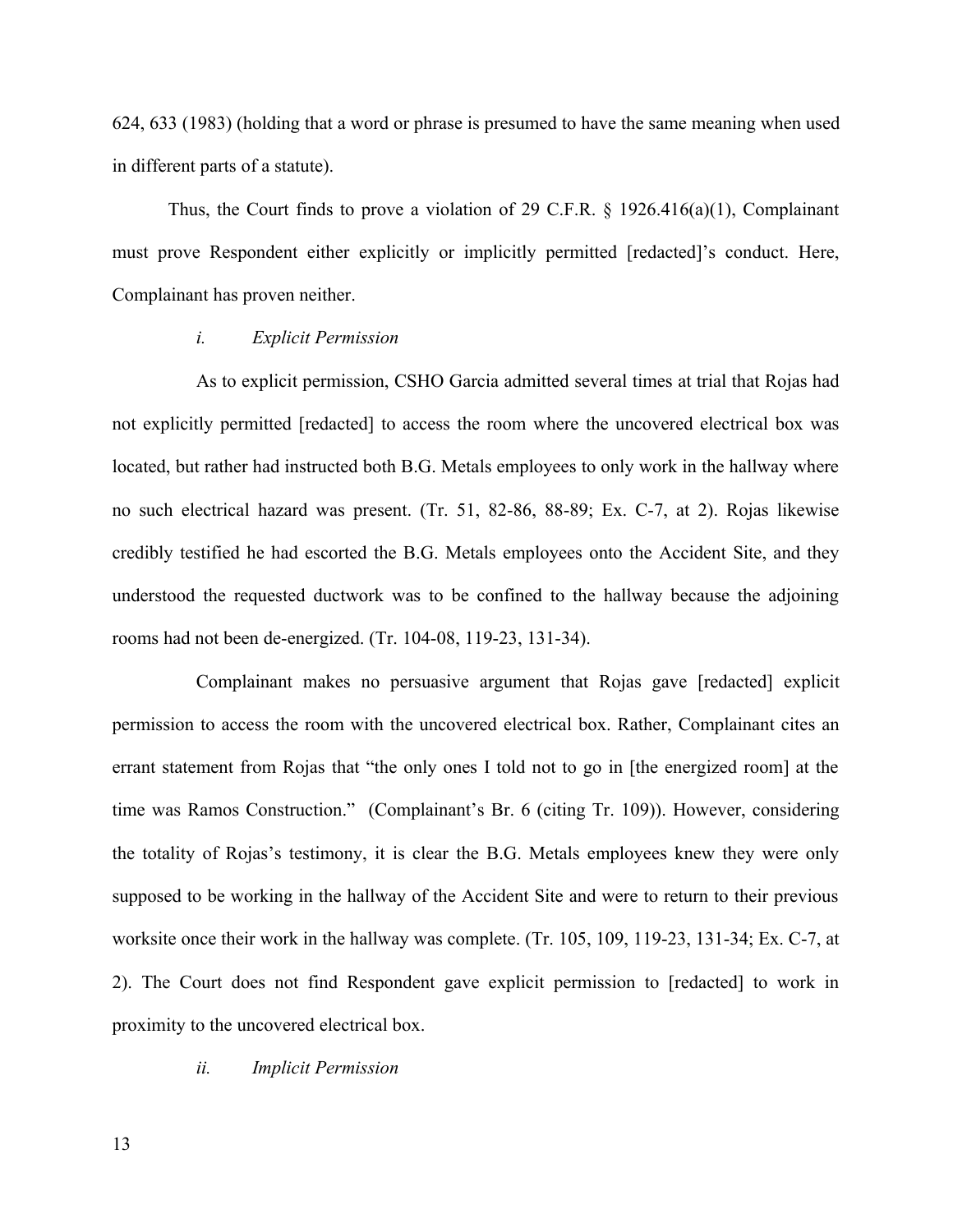As to implicit permission, Complainant makes two arguments in his post-trial brief on this point. First, Complainant argues Rojas knew the room in which [redacted] was injured had an exposed electrical hazard, and "Frontera could have complied with the cited standard by protecting employees against electrical shock had it effectively guarded the circuits by insulation or other means, such as requiring that electrical boxes remain covered when not being serviced by electricians when other contractors are in proximity." (Complainant's Br. 7). Complainant's employer *can* permit employees to work in proximity to an electric power circuit if "the employee is protected against electric shock by deenergizing the circuit and grounding it or by guarding it effectively by insulation or other means." 29 C.F.R.  $\S$  1926.416(a)(1). Complainant's tautological argument does not demonstrate Rojas implicitly permitted [redacted] argument in this regard is simply a restatement of the cited standard, which already recognizes an to work in proximity to the uncovered electrical box.

 Second, Complainant argues "Rojas had the authority to temporarily stop the ductwork removal while momentarily away, or simply escort [redacted] to a safer area …." (Complainant's Br. 7). The cited regulation clearly does not require Respondent to do either of these actions. Complainant cites no caselaw to support his arguments in this regard. However, Rojas consistently testified he observed the B.G. Metals employees complete the majority of the ductwork in the hallway. (Tr. 104, 108; Ex. C-7, at 1). At the point he left to assist another contractor onsite, all that was left to do was finish patching a hole, "come down, grab the ladder and leave." (Tr. 123). He estimated the remaining work should have taken a matter of minutes. (Tr. 123, 133-34). It was only after Rojas left that [redacted], of his own accord, commenced ductwork in the adjoining room in proximity to the uncovered electrical box. (Tr. 28-31, 101-02; Ex. C-7, at 2). In this regard, the Commission has held employers do not need to constantly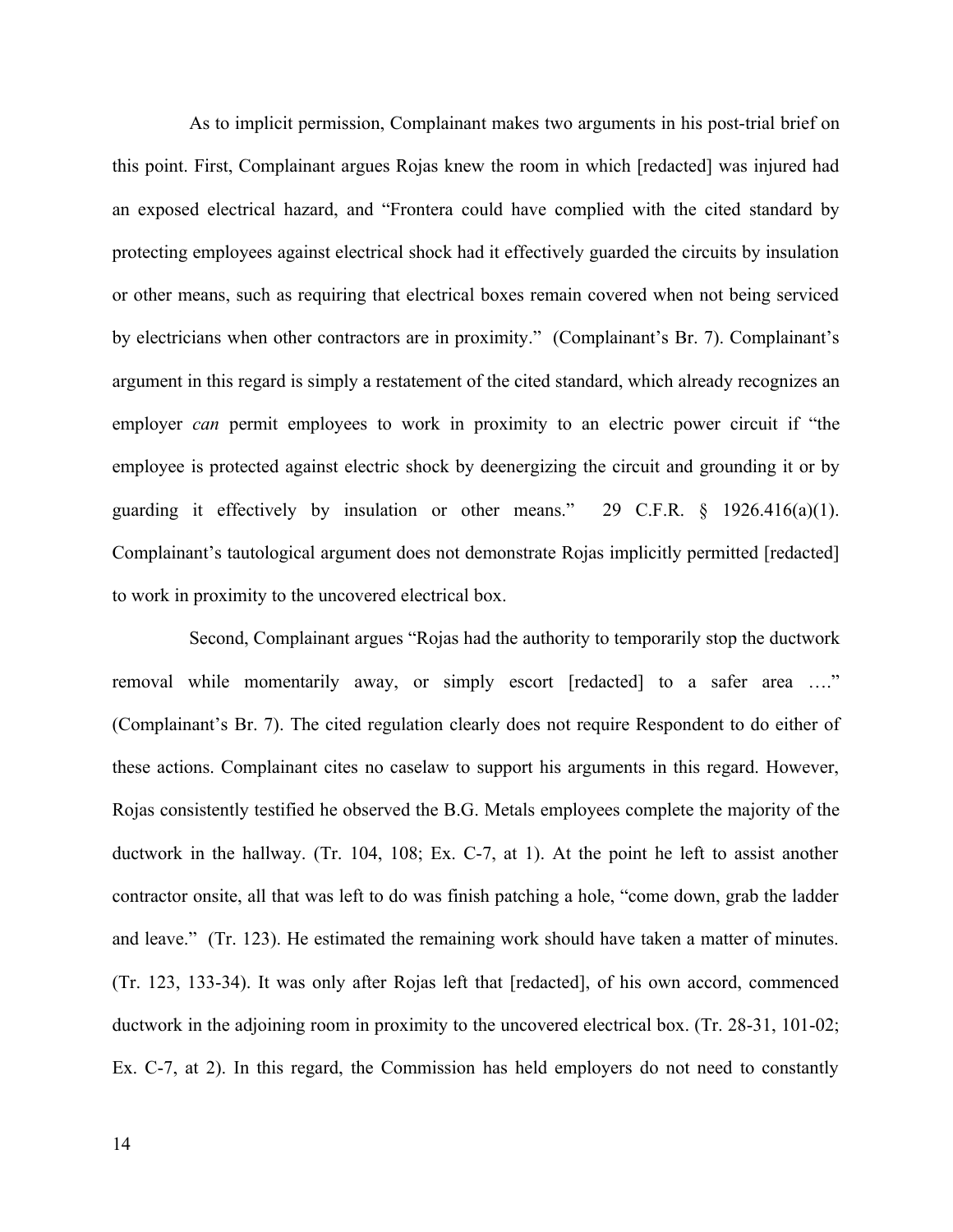monitor their employees to comply with OSHA's safety standards. *See Manganas Painting Co.*, 19 BNA OSHC 1102, 1104 n.5 (No. 93-3362, 2000) (rejecting a "per se rule that a safety policy is inadequate unless employees are being constantly monitored for safety violation.") *aff'd*, 273 F.3d 1131 (D.C. Cir. 2001); *Ragnar Benson, Inc.*, 18 BNA OSHC 1937, 1940 (No. 97-1676, 1999) (employer not required to provide constant surveillance by supervisors); *Texas A.C.A., Inc.*, 17 BNA OSHC 1048, 1050 (No. 91-3467, 1995) (employer is not obligated to detect or become aware of every instance of existence of a hazard).<sup>[18](#page-14-1)</sup> The Court does not find Rojas's actions here constituted implicit permission to work in the room with uncovered electrical box in violation of the cited standard.

<span id="page-14-0"></span> Complainant has not proffered any other theory for how Respondent implicitly permitted the B.G. Metals employees' actions on the date of the accident. Accordingly, the Court finds the standard was not violated.

#### **VI. Conclusion**

 Complainant has failed to establish Respondent violated the cited standard, and thus failed to the Citation is VACATED. In light of this, the Court need not address the remaining elements of make out an essential element of his case. *Atl. Battery Co.*, 16 BNA OSHC at 2138. Accordingly, Complainant's *prima facie* case.

#### **ORDER**

 The foregoing Decision constitutes the Findings of Fact and Conclusions of Law in accordance with Rule 52(a) of the Federal Rules of Civil Procedure.

<span id="page-14-1"></span> finds them instructive and persuasive on the issue of whether Respondent permitted the B.G. Metals employees' actions in violation of the cited standard. As noted at trial, the Court finds the "permit" element of 29 C.F.R. <sup>18</sup> Though all these cases dealt with the knowledge element of Complainant's *prima facie* case, the Court nonetheless § 1926.416(a)(1) to be intertwined with the knowledge element of Complainant's *prima facie* case. (Tr. 140-41).